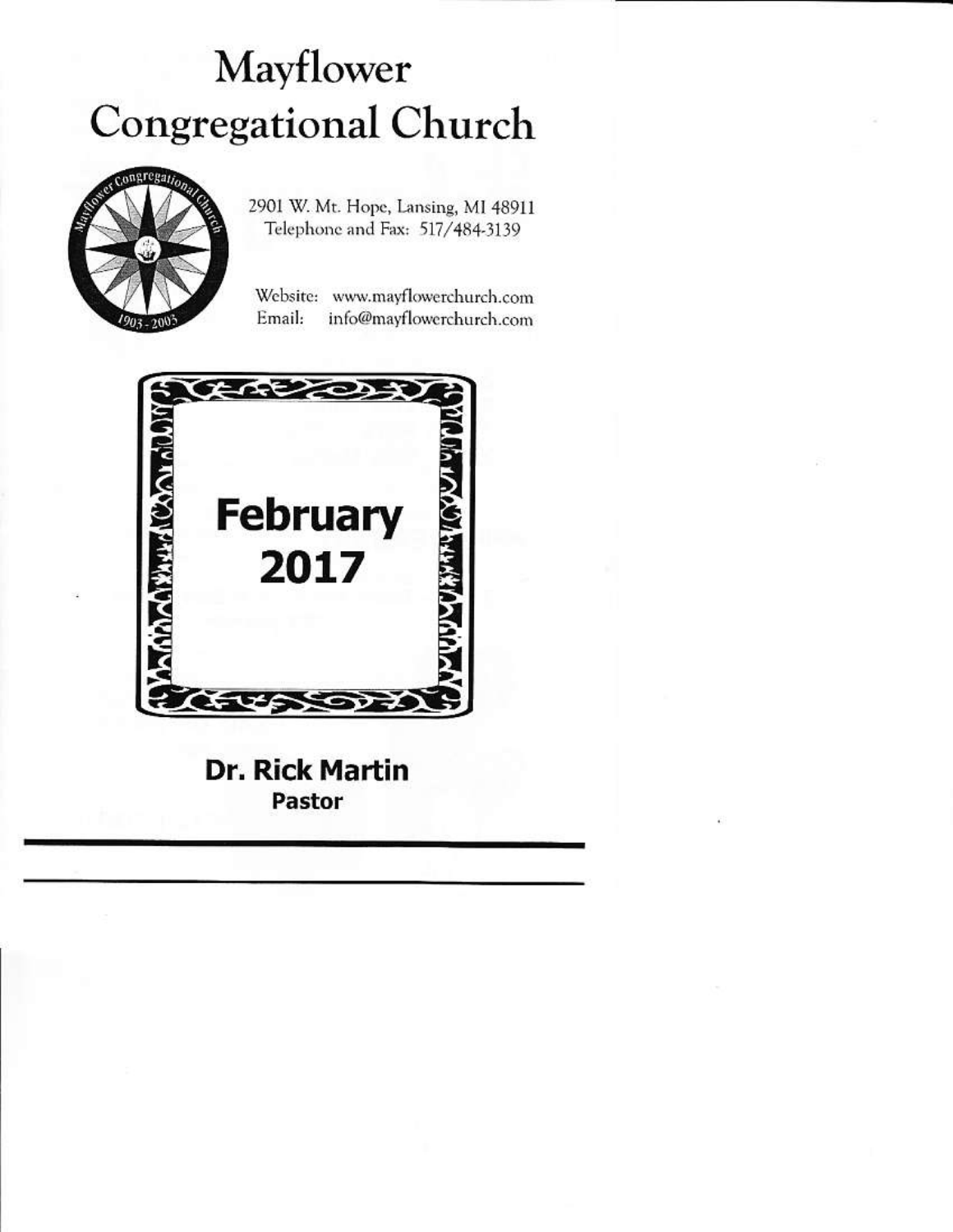

February

## **BIRTHDAYS**

2/1 - Nancy McKay  $2/9$  - Lisa Jones 2/16 - Mark Holmes 2/21 - Dick McKay

### **ANNIVERSARY**

2/18 - Janet Hershey & Bob Felter  $(33 \text{ years})$ 



**HEAD USHER** Lois Ries

**OUTREACH FOCUS** Food Bank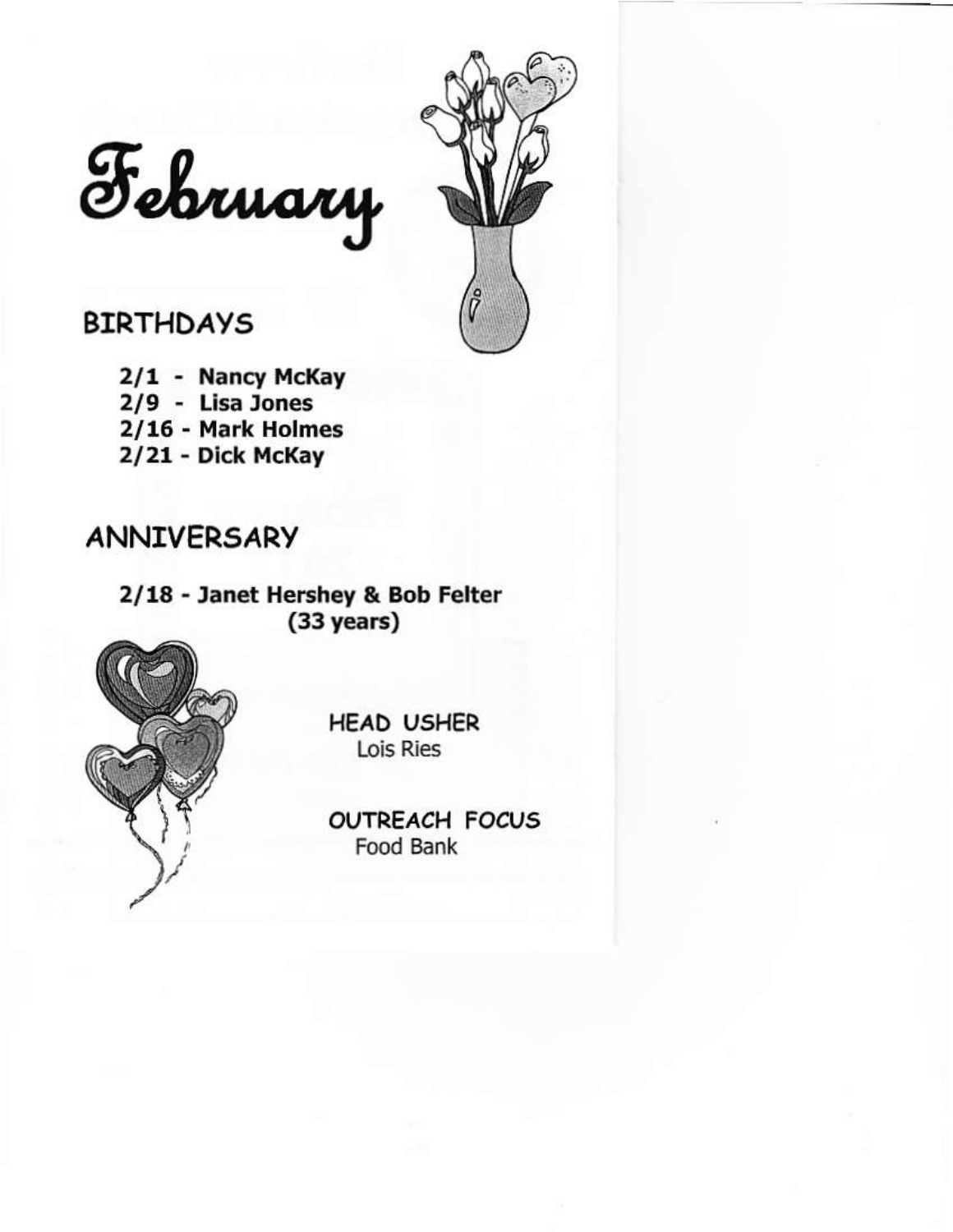## From the Pastor's Desk ... Dr. Rick Martin

#### **HOPE**

The month of February brings me hope. Hope that the long winter is about over (6 weeks, whatever the ground hog says). The days are already noticeably longer than December. Personally, the pastoral stress/ depression from the flurry of church/family activities the last quarter of the vear has lifted. The end of winter, the end of depression, and Advent is quickly upon us, which results in the empty tomb - very hopeful indeed.

Although in February, I may look out my window and it doesn't look like anything has changed from the months of cold and snow and despair, there is a seed of HOPE in my heart that big changes are right around the corner. Yaaay! I love Spring - the warmth, growth, renewal, and new life everywhere.

Hope in God is pretty much the same. Even though I look out my window and see the cold, snowy, gray days of tests/trials/tribulations (all the same greek work in the Bible), a spark of HOPE ignites that assures me all is well, because God is in control. He loves me more than I can comprehend. He cares about everything concerning me (even numbers the hairs on my head) more than I do. He is intimately aware of my situation. AND He has wonderful plans for me in the immediate future. So I can rejoice and trust God along with the Psalmist:

Psalm 33:20-22 (the whole Psalm is good):

- <sup>20</sup> We wait in hope for the LORD; he is our help and our shield.
- <sup>21</sup> In him our hearts rejoice, for we trust in his holy name.
- <sup>22</sup> May your unfailing love be with us, LORD, even as we put our hope in you.

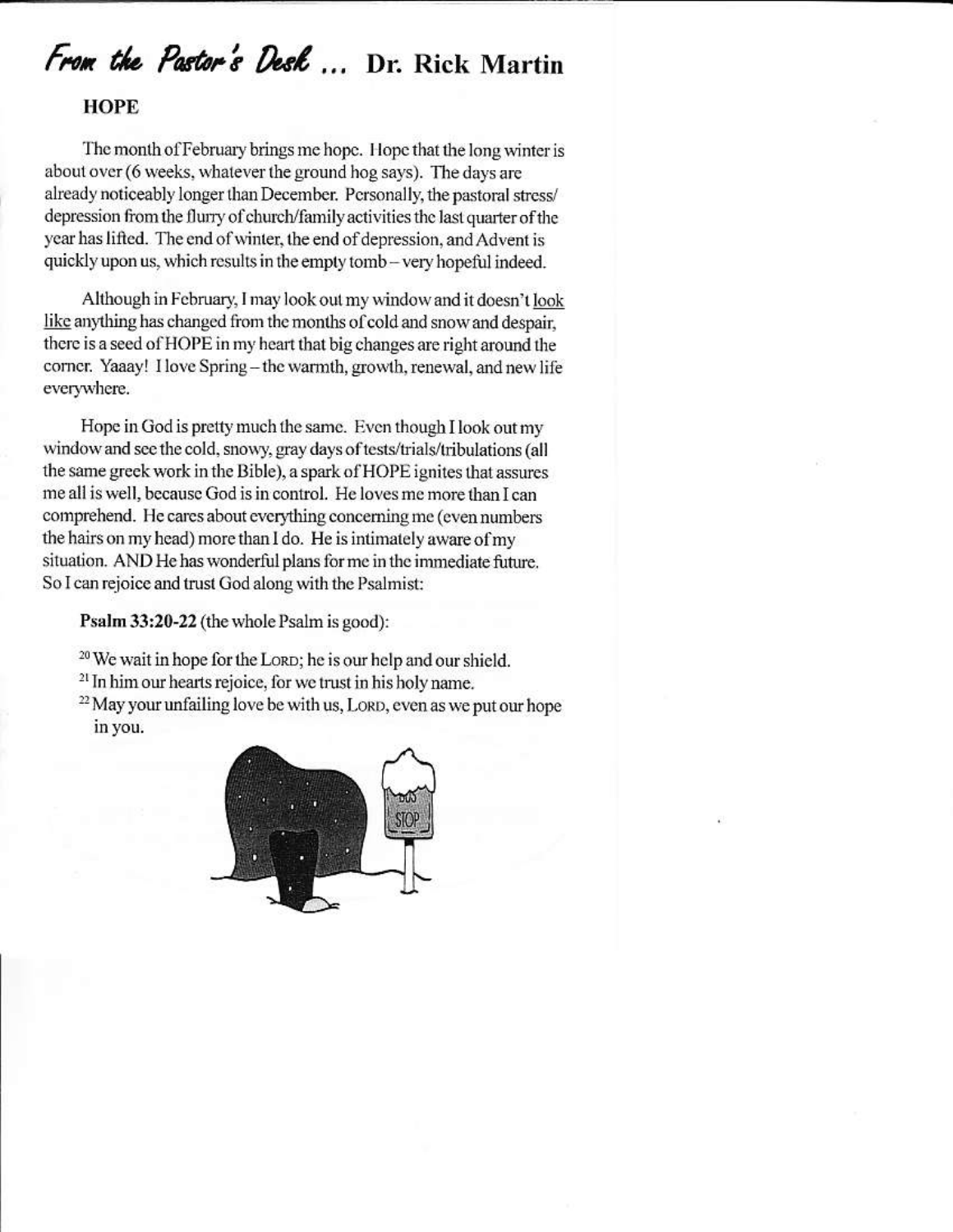#### **Mayflower Financial News**

Our December Second Saturday Supper was not a sell-out, but we had a good profit of \$616.

The Christmas Eve collection for the Salvation Army was \$642. Thank you! This collection is in honor of Blanche Samohovetz and her many, many years of volunteering at the Salvation Army and at Mayflower.

The following is a summary of our finances as of December 31:

| Income:                       | 10,897.25      |
|-------------------------------|----------------|
| Expenses:                     | 14,035.50      |
|                               | $$ -3,138.25$  |
| <b>YTD</b> for Twelve Months: |                |
| Income:                       | \$100,578.72   |
| <b>Expenses:</b>              | 77,632.50      |
|                               | \$22,946.22    |
| Fund Balances:                |                |
| Checking:                     | 5,123.86<br>\$ |
| Savings:                      | 31,020.03      |
| Heat Fund Savings:            | 20,434.83      |
| Memorial Fund CD:             | 5,499.43       |
| Savings CD:                   | 22,315.05      |
|                               | 84,393.20      |

A more detailed report is available in the brochure rack near the church office. If you have any questions, please ask!

-Linda Wheeler, Treasurer

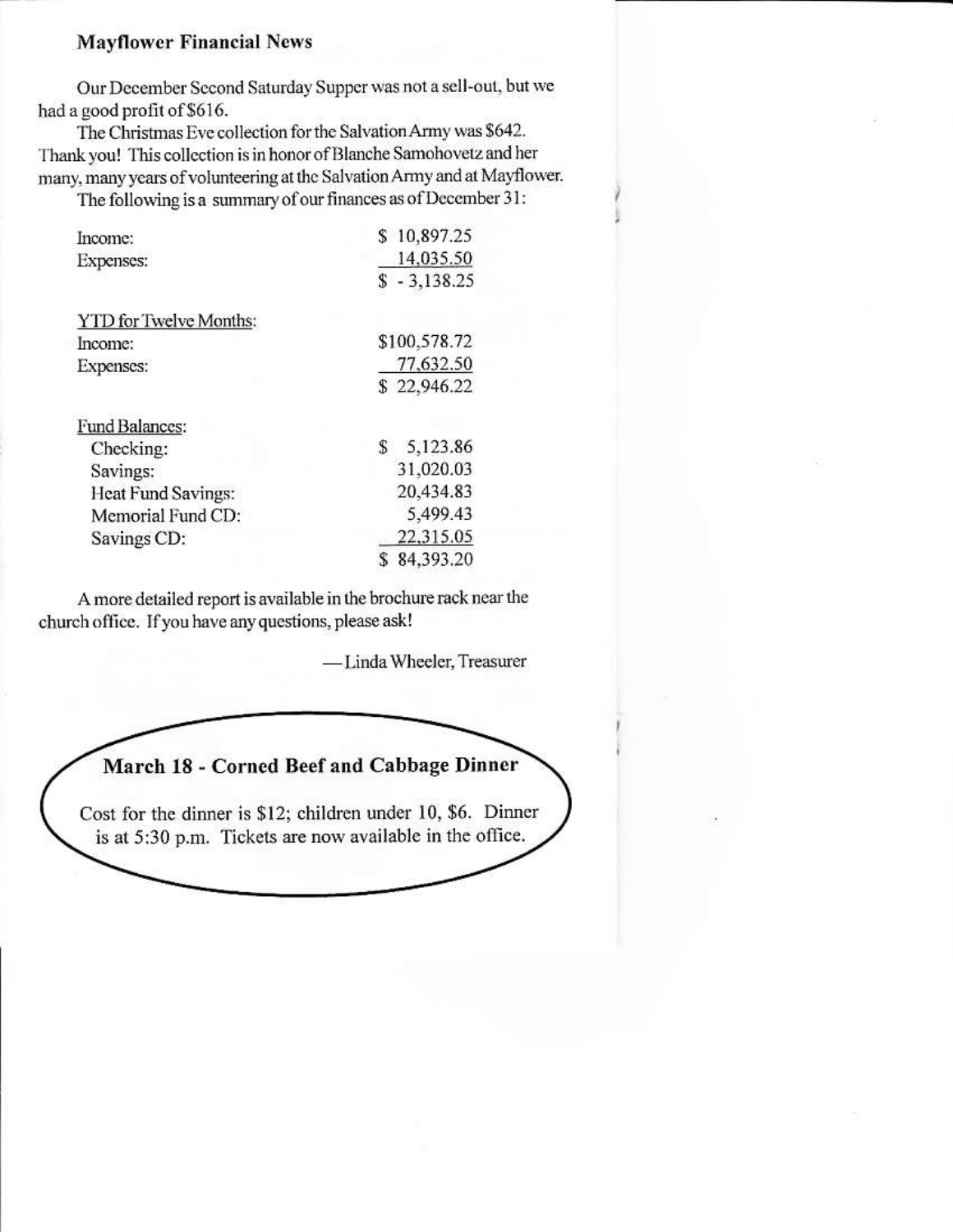

#### **Mayflower Heat Fund**

Our savings account for a new heating system is over \$20,000! Yeah! Thanks!

#### A little inspiration...

Yesterday at Planet Fitness I sat down on a machine next to a new member. Right away he started to talk to me. He asked, "Do you believe in God?" I assured him I did. He went on to say he wanted to share something that had happened to him. Here's his story:

"George" said he was home alone and was about to get into bed. He had the TV on. As he was sitting on the edge of the bed, he felt his hand and arm go numb. He thought it was odd, but ignored it.

Still sitting on the edge of the bed, George grabbed the TV remote and changed the channel. He heard the words, "You're having a stroke!" He listened carefully to the service announcement and knew he was having a stroke. George got dressed and drove himself to the hospital... just in time!

George told me that he had been sharing his story with people who believed in God and those who didn't. He felt that this was proof that there is "Divine Intervention" in our daily lives.

Today's quote goes along well with George's story: "There are no coincidences; everything happens for a reason. Some come as a blessing. Some come as a lesson."

George's "Divine Intervention" was no coincidence. It came as a blessing and a lesson.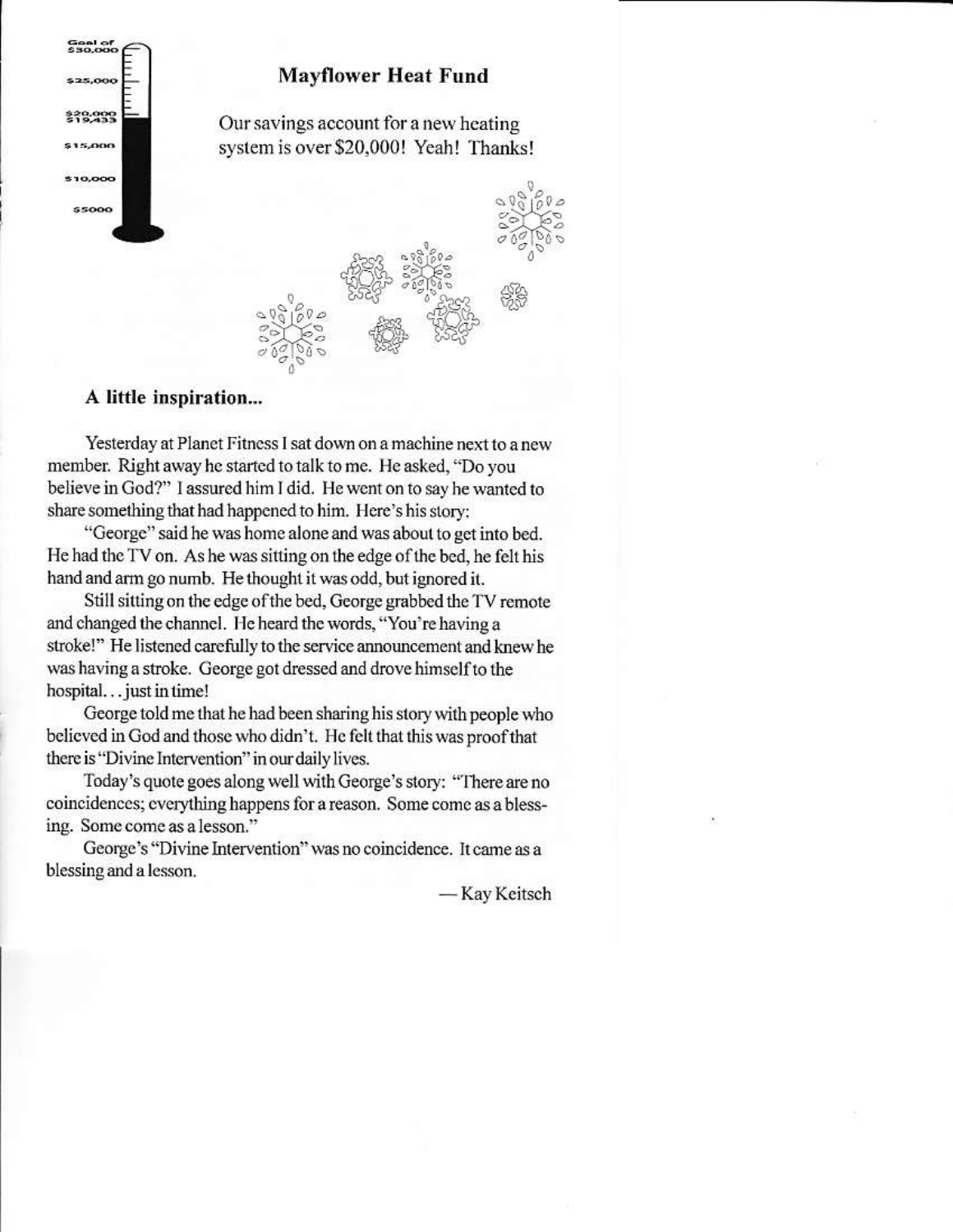**Music Notes** Barb Fuller, Music Director



When Jerry and I have tried to travel in February we have almost always run into some kind of snow or ice storm that either sets us back in our travel plans or makes it "uncomfortable" to proceed. Is it any wonder that someone came up with the secular holiday of Valentine's Day to distract us from the depths of winter?

If you transfer the thoughts of remembering and celebrating those you love into sacred terms, February becomes a very appropriate time for us to focus on our love of God and his/her love for us. There are plenty of secular love songs that have been popular through the years, but I challenge you to get out your hymnals and find the love songs in there.

In our Pilgrim Hymnal there resides an entire section called "Character and Glory" that runs from #220 - #229. I have found that this section in particular has hymns that speak of God's and Jesus' love for us as well as ours for them. It includes hymns which we sing often such as "O for a Thousand Tongues to Sing," "Jesus the Very Thought of Thee," "Fairest Lord Jesus," and "Love Divine, All Loves Excelling." To me, these are the true love songs of February. I challenge you to look through our hymnal and find more. I know they are there, because we sing of God's love every Sunday through our anthems and our hymns.

Love divine, all loves excelling, Joy of heaven, to earth come down, Fix in us thy humble dwelling, All thy faithful mercies crown: Jesus, thou art all compassion, Pure, unbounded love thou art; Visit us with thy salvation, Enter every trembling heart.

#### **Thrift Sale**

Another thrift sale to benefit the church treasury is coming on April 21 and 22. Please start your spring cleaning early and check around your house to find good, saleable things that you have but don't really need any more. Remember, too, to invite friends, family, coworkers, etc., to donate items. We'll be glad to have them! Please hold your stuff for now and we'll announce when you can bring it to the church.

We need a lot of help to set up, run the sale, and clean up after the sale, so please plan to help. Set up dates/times will be announced soon.